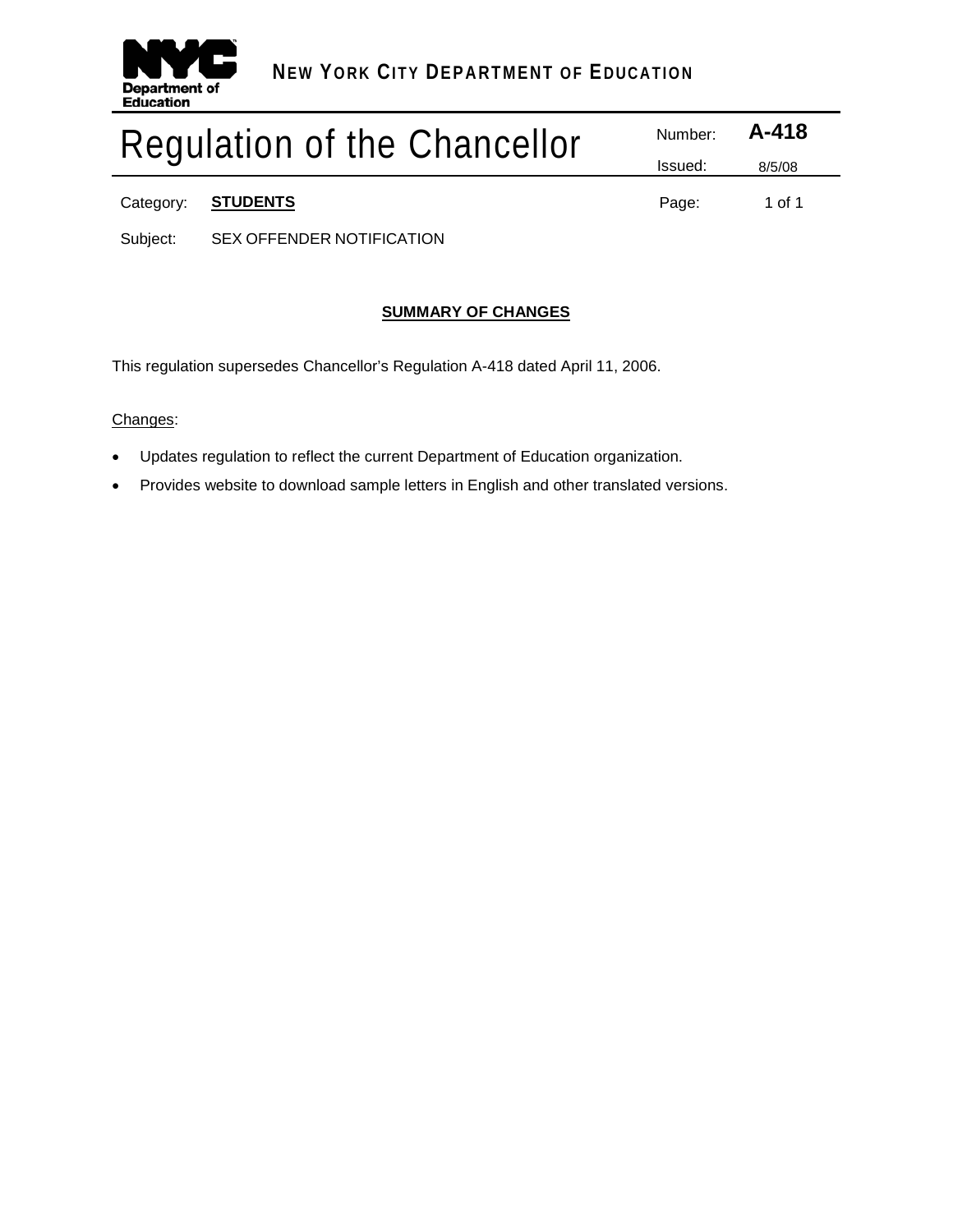# **ABSTRACT**

This regulation updates and supersedes Chancellor's Regulation A-418 dated April 11, 2006. It addresses the procedures for sharing information about convicted sex offenders with schools and parents, pursuant to New York's Sex Offender Registration Act.

## **I. SAFETY REMINDER**

- A. All principals should take steps, including instructing staff, to remind students and parents of safety tips for interacting with strangers, including, but not limited to the following:
	- Students should never go home with strangers.
	- Students should never talk to strangers.
	- Students should not take things from strangers.
	- If students are approached by strangers and are still near the school, they should be encouraged to return to the school and immediately inform a staff member.
	- Young students should be escorted to and from school.
	- Older children should be encouraged to walk/travel to school in groups whenever possible.
- B. At the start of the school year, principals are required to inform parents about the various means through which information about registered sex offenders may be obtained, including:
	- 1. The New York State Division of Criminal Justice Services, accessible by telephone at 1-800-262-3257 and on the internet at [http://www.criminaljustice.ny.gov/SomsSUBDirectory/search\\_index.jsp.](http://www.criminaljustice.ny.gov/SomsSUBDirectory/search_index.jsp) The New York State Division of Criminal Justice Services' website also can be accessed via the Department of Education's website, [http://schools.nyc.gov/default.aspx,](http://schools.nyc.gov/default.aspx) through the Office of School and Youth Development home page.
	- 2. The subdirectory of level three registered sex offenders is maintained at the NYPD, One Police Plaza, Room 110 C, New York, NY 10038.
	- 3. The school, in a file maintained in a designated location at the school and in the Parent Coordinator's office.
	- 4. A sample informational letter to parents is attached (Attachment No. 1). This sample letter, along with translated versions of this letter, may be found at: [http://schools.nyc.gov/RulesPolicies/ChancellorsRegulations.](http://schools.nyc.gov/RulesPolicies/ChancellorsRegulations)default.htm.

#### **II. BACKGROUND**

- A. Under the New York Sex Offender Registration Act, convicted sex offenders are required to register with the New York State Division of Criminal Justice Services for ten or more years after the offender has committed his/her crime. Local law enforcement is authorized to notify entities with "vulnerable populations," such as schools, that an offender who is deemed to be at risk of repeating an offense has moved into a nearby area. The Act authorizes those who receive this information to disseminate it further.
- B. Receipt of Notification from the New York City Police Department

The NYPD borough commander or his/her designee in each of the patrol boroughs of New York City is authorized to notify school districts of information concerning sex offenders designated either as moderate or high risk of a repeat offense who are required to

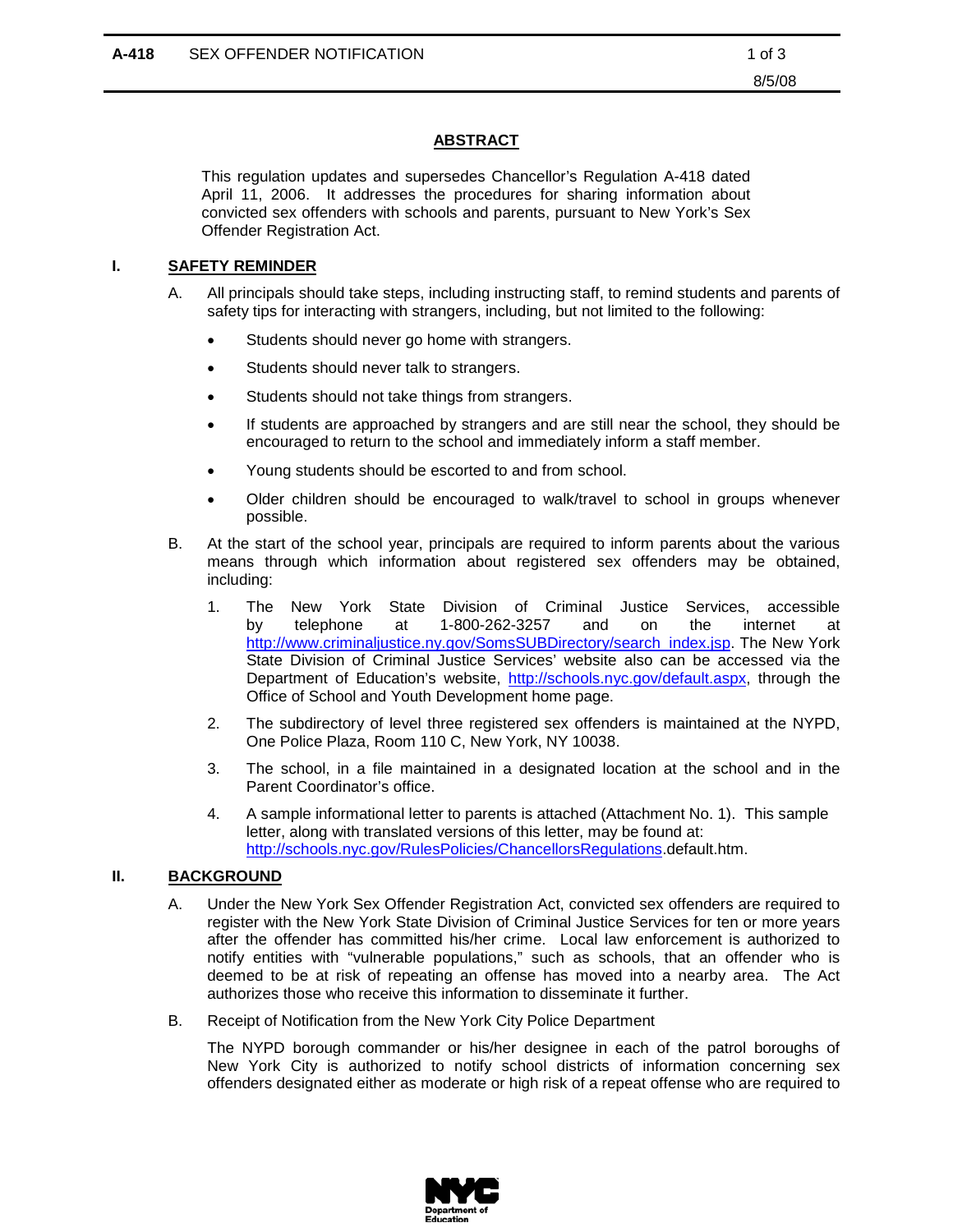register with the New York State Division of Criminal Justice Services. Notifications from the borough commander/designee will be provided to the Safety Administrator ("SA") at the Integrated Service Center, D75 Citywide Programs, D79 Alternative Academies and Programs, and Children First Network for the borough in which the sex offender resides.

C. Contents of the NYPD Notification

The Notification from the NYPD (the "Notification") may include, among other things, the following information: the zip code into which the offender has moved, $1$  the name of the registered sex offender, a description of the crime which the registered sex offender committed, any special terms or conditions placed upon the registered sex offender as a condition of his/her parole, and a copy of a photograph of the registered sex offender, which can be reproduced on a photocopying machine.

The NYPD has advised the Department that it does not disclose any information about sex offenders beyond what is contained in the Notification communicated to school officials.

Any information that the NYPD provides the Department is public information.

#### **III. ACTIONS TO BE TAKEN BY THE SAFETY ADMINISTRATOR UPON RECEIPT OF THE NOTIFICATION**

- A. The SA shall create an official file into which he/she is to place the contents of all Notifications received from the NYPD borough commander or his/her designee.
- B. The SA shall provide a copy of the Notification to all schools, including annexes and District 75, District 79 and Children First Network school/program sites, physically located within the district(s) covering the zip code in which the sex offender resides.
- C. The SA shall advise the Executive Director of the Integrated Service Center supporting the district(s) that an individual who is required to register with New York State's Division of Criminal Justice Services under the provisions of the Sex Offender Registration Act has moved into the district(s).

## **IV. ACTIONS TO BE TAKEN BY THE PRINCIPAL UPON RECEIPT OF A NOTIFICATION**

- A. The principal or designee shall create an official school file to place the contents of all Notifications. This file shall be maintained in a manner and location that is accessible to staff and parents.
- B. If the principal receives a Notification directly from the NYPD or any other source, the principal shall notify the SA and provide the SA a copy of the Notification.
- C. The principal shall alert appropriate school staff, including the school safety supervisor, the parent coordinator, and the custodian of the receipt of the Notification and shall inform staff that they should familiarize themselves with the contents of the Notification, including the photograph of the registered sex offender, if included with the Notification. Copies of the Notification must, at a minimum, be provided to the school safety supervisor, the parent coordinator, staff who supervise outdoor activities (e.g., recess or physical education) and the custodian. $<sup>2</sup>$  $<sup>2</sup>$  $<sup>2</sup>$ </sup>
- D. The principal shall advise staff that if they see a sex offender who is the subject of a Notification engage in suspicious conduct, they should immediately notify the principal who shall call 911, or in the event of an emergency, the staff member should call 911 directly and then notify the principal.
- E. The principal shall alert the program director or site supervisor of any District 75 Citywide Program and/or District 79 Alternative Academies and Program operating a program within the confines of the principal's school and share with the program director/site supervisor the contents of the Notification.

<span id="page-2-1"></span><span id="page-2-0"></span><sup>&</sup>lt;sup>1</sup> The exact home address of the registered sex offender will not be provided.<br><sup>2</sup> Immunity from civil liability is granted to all officials reporting such matters as long as those officials are acting in good faith and are not grossly negligent in their actions.

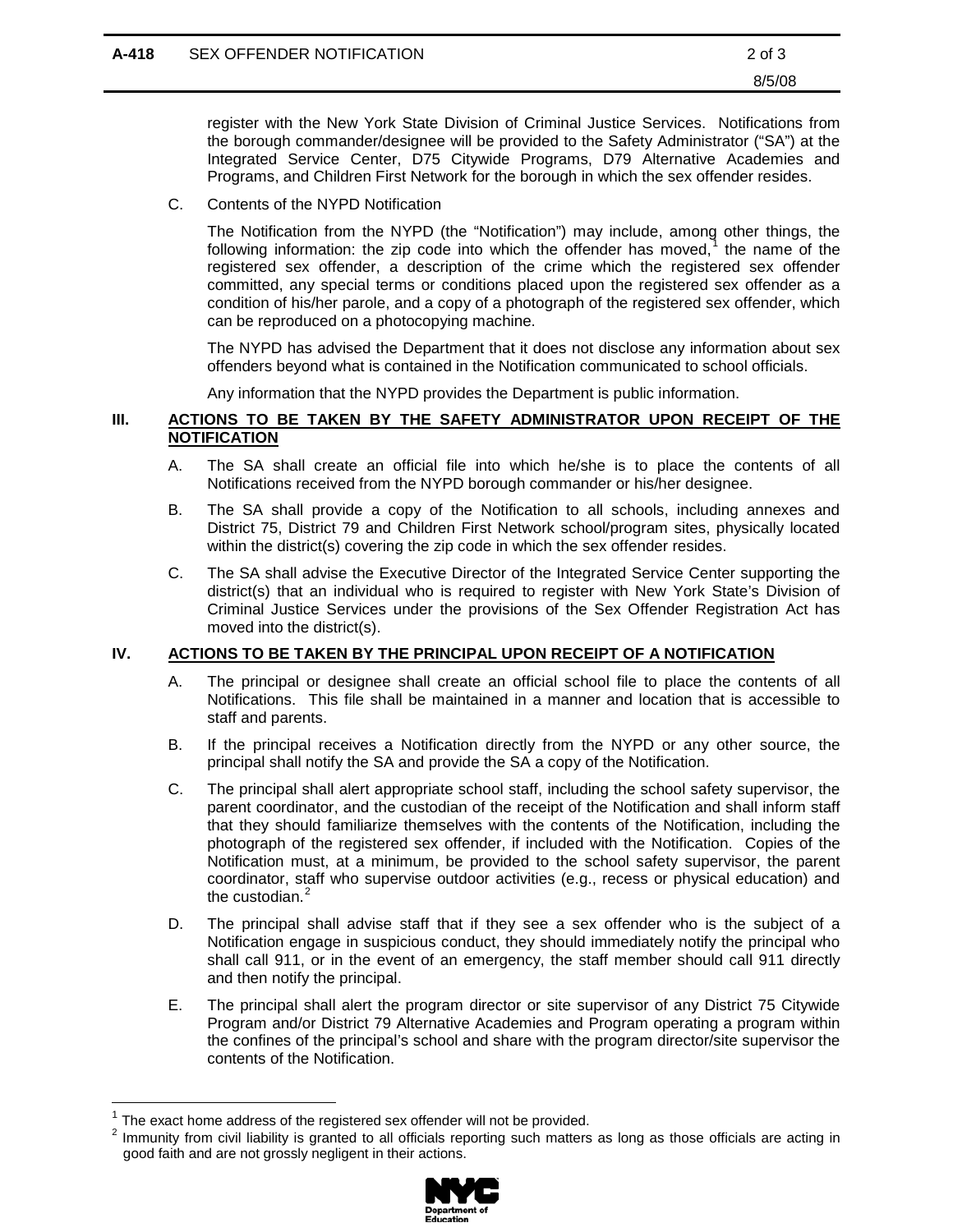8/5/08

A sample letter that may be used to notify parents is attached to this regulation as Attachment No. 2. This sample letter along with translated versions of the letter may be found at: <http://schools.nyc.gov/RulesPolicies/ChancellorsRegulations.default.htm.>

- G. The Principal/Program Director shall provide the Parent Association president or designated member of the executive board with any Notifications received by the school within two weeks of the principal's receipt of the Notification.
- H. The Principal/Program Director may notify groups which regularly use the school and have children in attendance after hours and on weekends about the receipt of Notifications.
- I. If principals receive information about sex offenders from sources other than their SA, they should notify the SA in order to determine whether he/she has received a Notification for distribution and for further instructions about how to proceed.

## **V. ADDITIONAL PROCEDURES WITH SUGGESTIONS AND LIMITATIONS**

- A. Parent Coordinators must maintain their copies of Notifications in a manner that is accessible to parents.
- B. Outreach efforts should be made to the parent association and others in a school's educational community to assuage any concerns that receipt of such Notification might have. Educational leaders and parents should be informed that receipt of the Notification is not cause for immediate alarm, but rather is an effort to enlist them in the fight against potential abuse.

# **VI. INQUIRIES**

- A. Legal questions regarding this regulation should be directed to the attorney on call at the Office of Legal Services, who can be reached at 212-374-6888.
- B. Other questions about this regulation should be directed to:

|              | Office of School and Youth Development          |              |
|--------------|-------------------------------------------------|--------------|
| Telephone:   | N.Y.C. Department of Education                  | Fax:         |
| 212-374-4368 | 52 Chambers St - Room 218<br>New York, NY 10007 | 212-374 5751 |

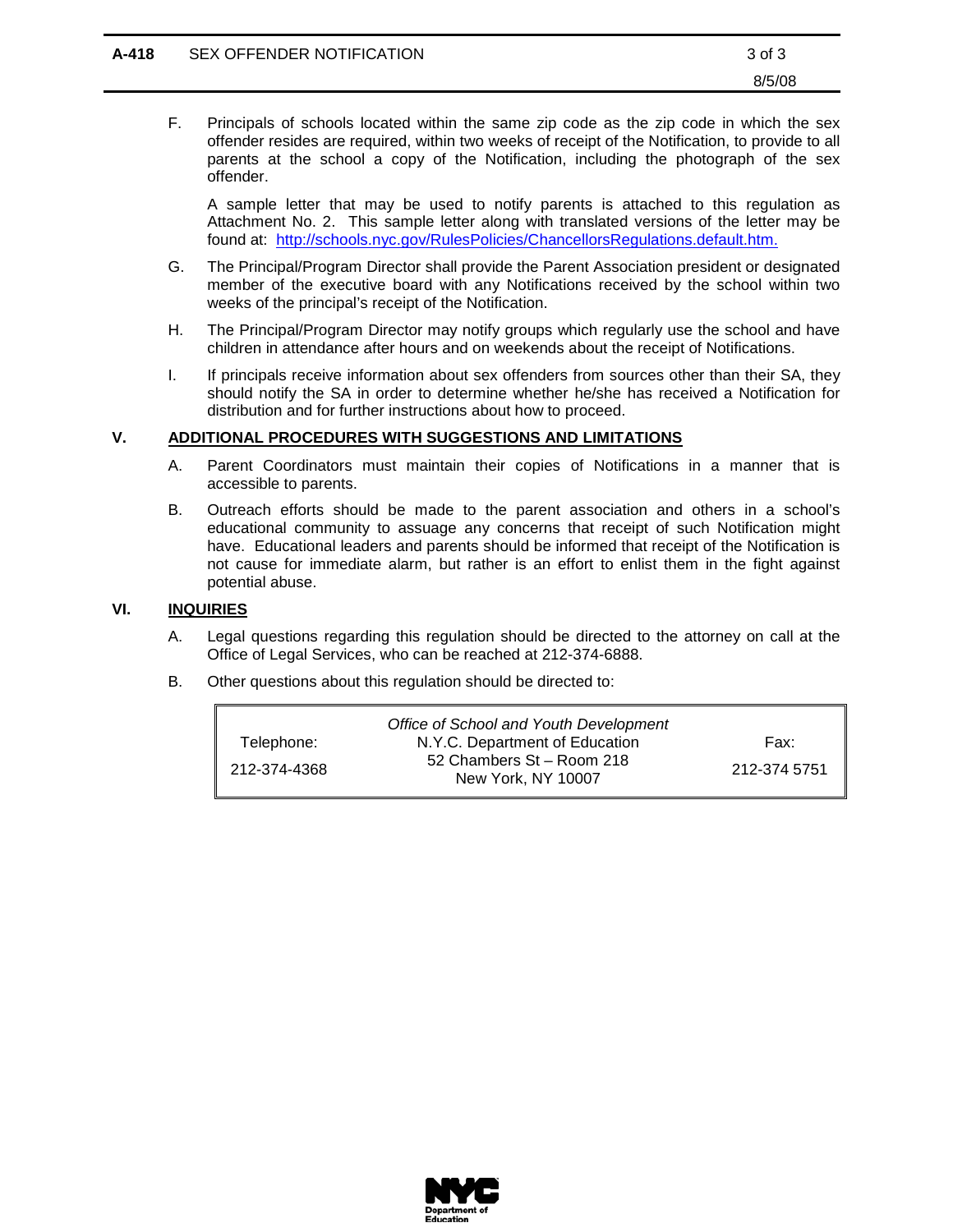

# **SAMPLE LETTER**

Dear Parents and Members of the P.S./I.S./J.H.S./H.S. \_\_\_\_\_\_\_\_\_\_\_\_\_\_\_\_\_\_\_\_\_\_\_\_\_\_ Community:

Welcome to our school community. This notice is to remind you of the importance of taking steps to keep your child safe when he or she is involved in outdoor activities, including traveling to and from school. The following are some safety tips that we hope you will share with your children:

- Students should never go home with strangers.
- Students should never talk to strangers.
- Students should not take things from strangers.
- If students are approached by strangers and are still near the school, they should be encouraged to return to the school and immediately inform a staff member.
- Young students should be escorted to and from school.
- Older children should be encouraged to walk/travel to school in groups whenever possible.

The teachers at our school will also remind students the importance of not responding to strangers and actions each child should take if approached by a stranger, including reporting it to responsible adults.

In addition, over the course of the school year, we may receive from the New York City Police Department notification under the New York State Sex Offender Registration Act that a registered sex offender has moved into the region where our school is located. Copies of all the notifications we receive will be kept accessible to parents in the Parent Coordinator's Office as well as the \_\_\_\_\_\_\_\_\_\_\_\_\_\_\_\_ office. You also can find information about registered sex offenders on the NYS Division of Criminal Justice Services website, located at [http://www.criminaljustice.ny.gov/SomsSUBDirectory/search\\_index.jsp](http://www.criminaljustice.ny.gov/SomsSUBDirectory/search_index.jsp) or by calling 1-800-262-3257, or through the subdirectory of level three (high risk) registered sex offenders maintained at the NYPD, One Police Plaza, Room 110 C, New York, New York. The website can also be accessed through the Department of Education's website, [www.nycenet.edu,](http://www.nycenet.edu/) through the Office of School Intervention and Development home page. Finally, if our school is located in the same zip code where the sex offender resides, we will provide copies of the notification to all parents of children in our school.

These procedures are part of our continuing effort to provide a safe environment for all children in this school.

Sincerely,

Principal/Program Director